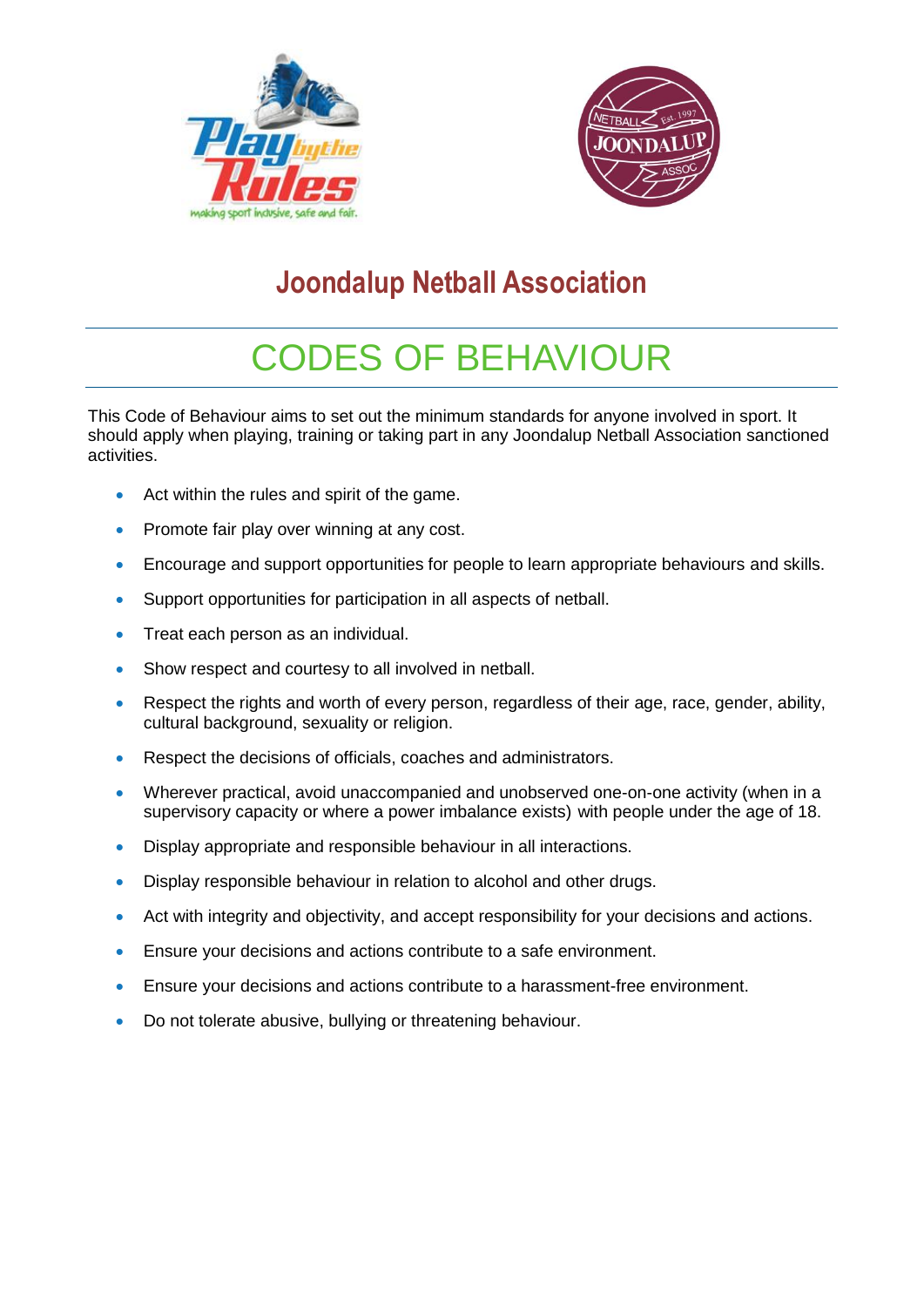



#### **Athletes**

- Give your best at all times.
- Participate for your own enjoyment and benefit.
- Play by the rules and show respect for other players, coaches and officials.

#### **Coaches**

- Place the safety and welfare of the athletes above all else.
- Help each person (athlete, official, etc.) to reach their potential. Respect the talent, developmental stage and goals of each person and encourage them with positive and constructive feedback.
- Obtain appropriate qualifications and keep up-to-date with the latest coaching practices and the principles of growth and development of young players.
- Ensure that any physical contact with another person is appropriate to the situation and necessary for the person's skill development.

### **Officials**

- Place the safety and welfare of the athletes above all else.
- Ensure all players are included and can participate, regardless of their race, gender, ability, cultural background, sexuality or religion.
- Be consistent, impartial and objective when making decisions.
- Address unsporting behaviour and promote respect for other players and officials.

#### **Administrators**

- **Ensure quality supervision and instruction for players.**
- Support coaches and officials to improve their skills and competencies.
- Act honestly, in good faith and in the best interests of the sport as a whole.
- Ensure that any information acquired or advantage gained from the position is not used improperly.
- Conduct club responsibilities with due care, competence and diligence.